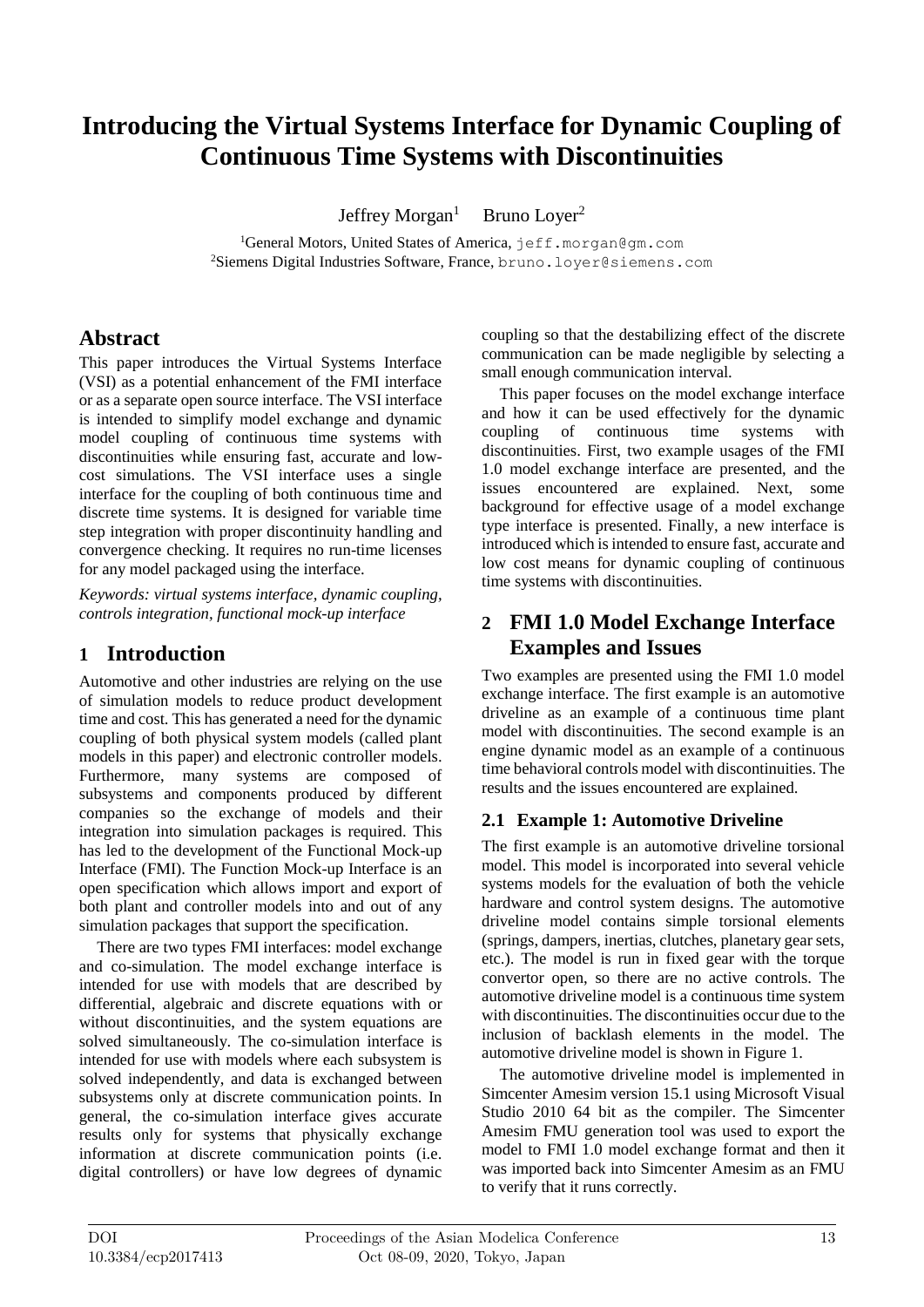

**Figure 1. Automotive Driveline Torsional Model (Simcenter Amesim model)**



**Figure 2. Automotive Driveline FMU integrated into a Vehicle System Model (Simcenter Amesim model)**



**Figure 3. Results for Native Simcenter Amesim Model vs. Simcenter Amesim Model with FMU** 

The automotive driveline FMU is integrated into a vehicle system model as shown in Figure 2. The simulation was run using the Simcenter Amesim standard integrator and a 1 ms print interval. The results for the system simulation with the automotive driveline included as native elements and as an FMU is shown in Figure 3 (results are the same and show up as one trace).

The FMU produced accurate results but was 10.3 times slower than the native Simcenter Amsim model (24.7 seconds vs. 2.4 seconds). The slow simulation was determined to be caused by the generation of an implicit variable when connecting the FMU. This artificial algebraic loop can be avoided by a better handling of the model's input-output dependencies when exporting the FMU. It should be noted that improving the management of these artificial algebraic loops was one of the motivations behind FMI 2.0.

### **2.2 Example 2: Engine Dynamic Model**

The second example is an automotive gasoline engine dynamic model. This model is incorporated into several vehicle systems models for the evaluation of both the vehicle hardware and control system designs. The engine dynamic model was built in Simulink and a 3<sup>rd</sup> party commercial FMI generation tool was used to export it to FMI format so that it could be used in other simulation packages. The engine dynamic model is a continuous time system with discontinuities. The discontinuities occur due to the inclusion of continuous time rate limiter elements in the model. The engine dynamic model is shown in Figure 4.

The model is implemented in Simulink version 2014a (64 bit). FMUs were generated using Modelon software version 2.6.1 and then imported into Simcenter Amesim version 14.2 using Microsoft Visual Studio 2010 64 bit as the compiler for system simulation. Even though the Model Exchange interface was used, it was found that the exported model was different depending on which Simulink solver was specified at the time of export. When a fixed time step solver (ODE4 with 1 ms time step) was specified the exported FMU was generated with each time step being a discontinuity (call this the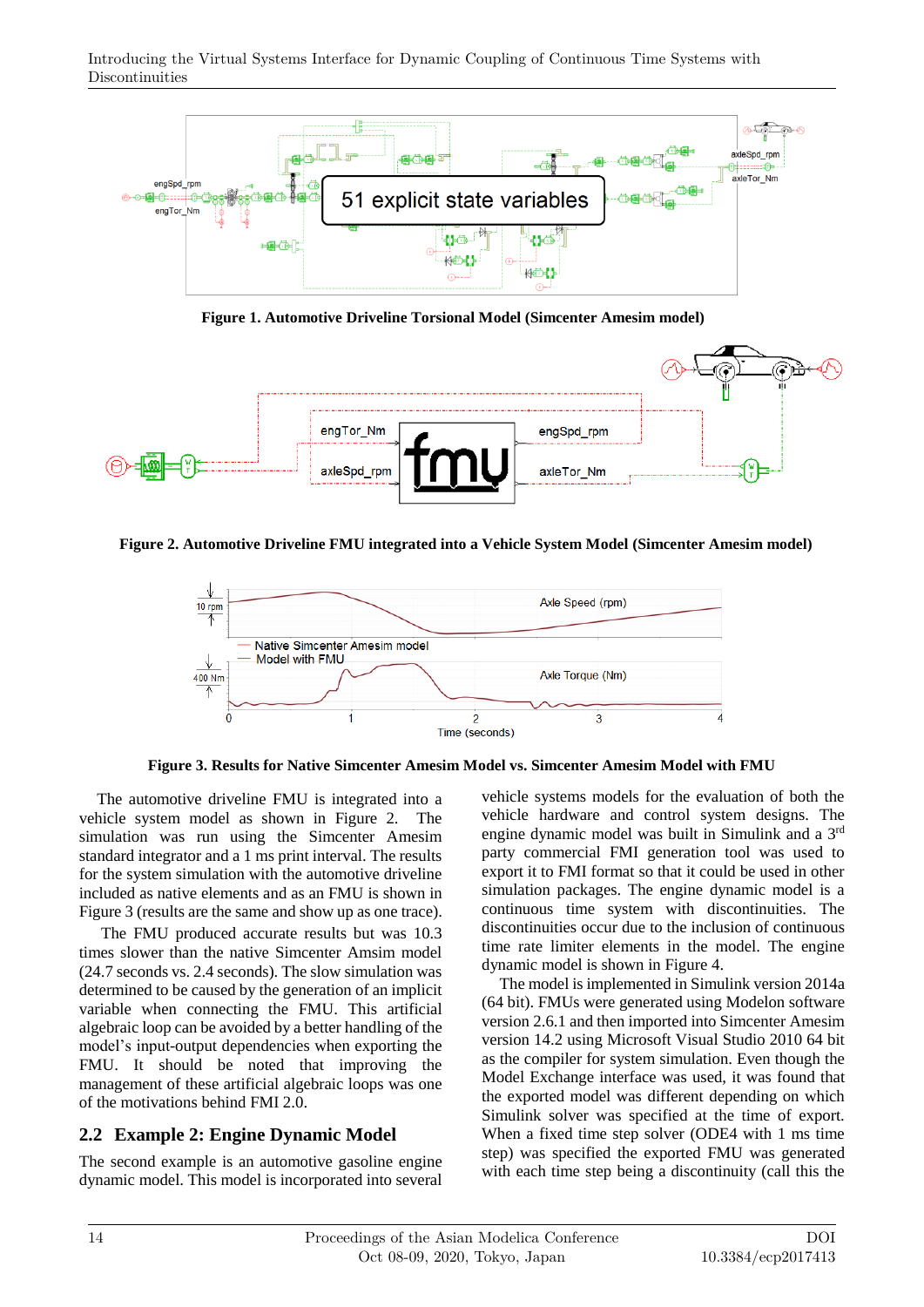

**Figure 4. Engine Dynamic Model (Simulink Model)**

FMU with time-based discontinuities). When a variable time step solver (ODE45 using a relative tolerance of 1e-3) was specified the exported FMU was generated without each time step being a discontinuity but including event-based discontinuities (call this the FMU with event-based discontinuities). For comparison, a Simcenter Amesim equivalent model was created so the results could be compared. The results are shown in Figure 5.

The simulation was run using the Simcenter Amesim standard integrator and a 1 ms print interval. The FMU with time-based discontinuities produced accurate results while the FMU with event-based discontinuities did not. The FMU with time-based discontinuities was 65 times slower than the native Simcenter Amesim model (1733 seconds vs. 26 seconds). The FMU with event-based discontinuities was 1.3 times slower than the native Simcenter Amesim model (33 seconds vs. 26 seconds). The slow simulation speed of the FMU with time-based discontinuities was due to the creation of discontinuities at each time point corresponding to the Simulink model's originally specified integration time step (1 ms). The inaccuracy of the FMU with eventbased discontinuities was due to incorrect handing of the model's real discontinuity points.

### **2.3 FMI Model Exchange 1.0 Interface Issues**

The learnings from the two examples was that the FMI 1.0 Model Exchange interface does not contain enough information on how the internal equations, discontinuity handling, and solution algorithms should be implemented in order to ensure that fast and accurate FMUs are generated.

This paper proposes a new (extended) interface intended to address these issues. The new interface combines Virtual Systems in-the-Loop (VSiL) technology developed jointly by General Motors with the support of LMS (now Siemens Digital Industries Software) and Autonomie technology developed by Argonne National Labs. These two technologies are described next.

## **3 Virtual Systems in-the-Loop (VSiL)**

Virtual Systems in-the-Loop (VSiL) has been used at General Motors since 2005 (Glaue, 2006). This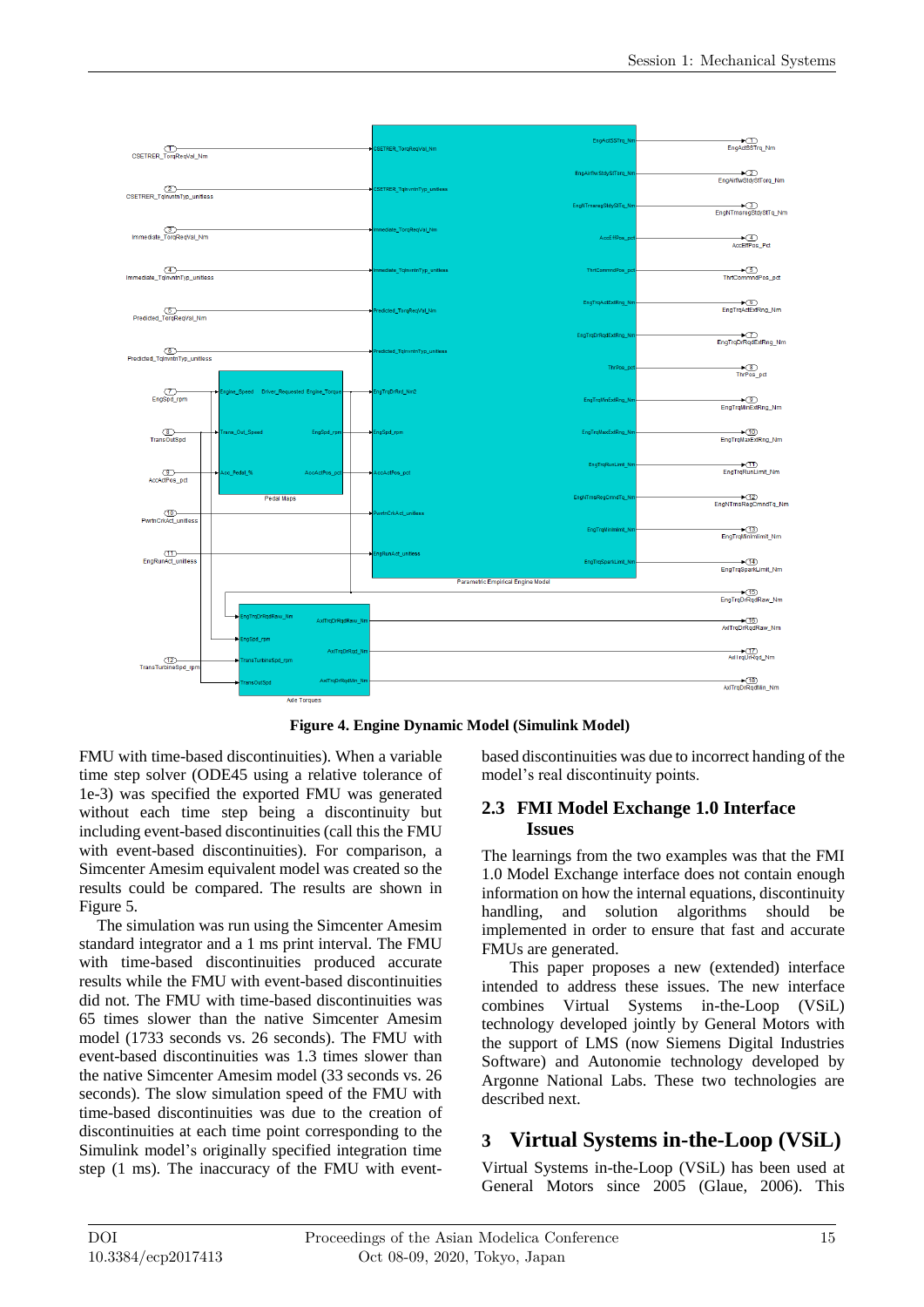

**Figure 5. Results for the Engine Dynamic Model Represented Using FMI 1.0 Model Exchange**

methodology allows electronic control units (ECUs) to be integrated with Simcenter Amesim plant models and run as a single executable. The Simcenter Amesim plant model is modeled using standard and custom sub models based on Bond Graph (powerflow) methodology (Rosenberg and Karnopp, 1983). This approach defines causality between the powerflow variables which determines how the equations are assembled and solved.

The controller model is built using the actual software source code corresponding to the application layer. The application layer includes all the control algorithms and calibrations which are independent of the actual controller hardware. A hardware input/output (HWIO) layer is built to replace the actual controller hardware specific software which includes all other software code needed to run the ECU, but which is not included in the application software code (i.e. the hardware input and output drivers, task scheduler (RTOS), CAN messaging, etc.). The application code is compiled into an executable file which connects to the plant model thru the glue layer. The glue layer includes method declarations for all the external methods and variables referenced by the application code and any default definitions used when only partial ECU functionality is being analyzed. A set of Simcenter Amesim custom submodels is created to implement the sensors, actuators, scheduler, CAN messaging and peek-inside-ECU functionality. An example engine camshaft phaser VSiL controller model is shown in Figure 6.

Sensors read continuous time signals in engineering units from the plant model and convert these into controller variables defined by the HWIO interfaces. Actuators take controller variables defined by the HWIO interfaces and convert them into continuous time signals in engineering units which are sent to the plant model. The scheduler determines when controller



**Figure 6. Engine camshaft phaser VSiL controller (Simcenter Amesim model)**

methods are executed including controller initialization and the updating of a limited set of calibrations. The CAN messaging sub models handle inter-controller communication signals. The peek-inside-ECU sub models expose a limited set of internal ECU variables for printing and plotting.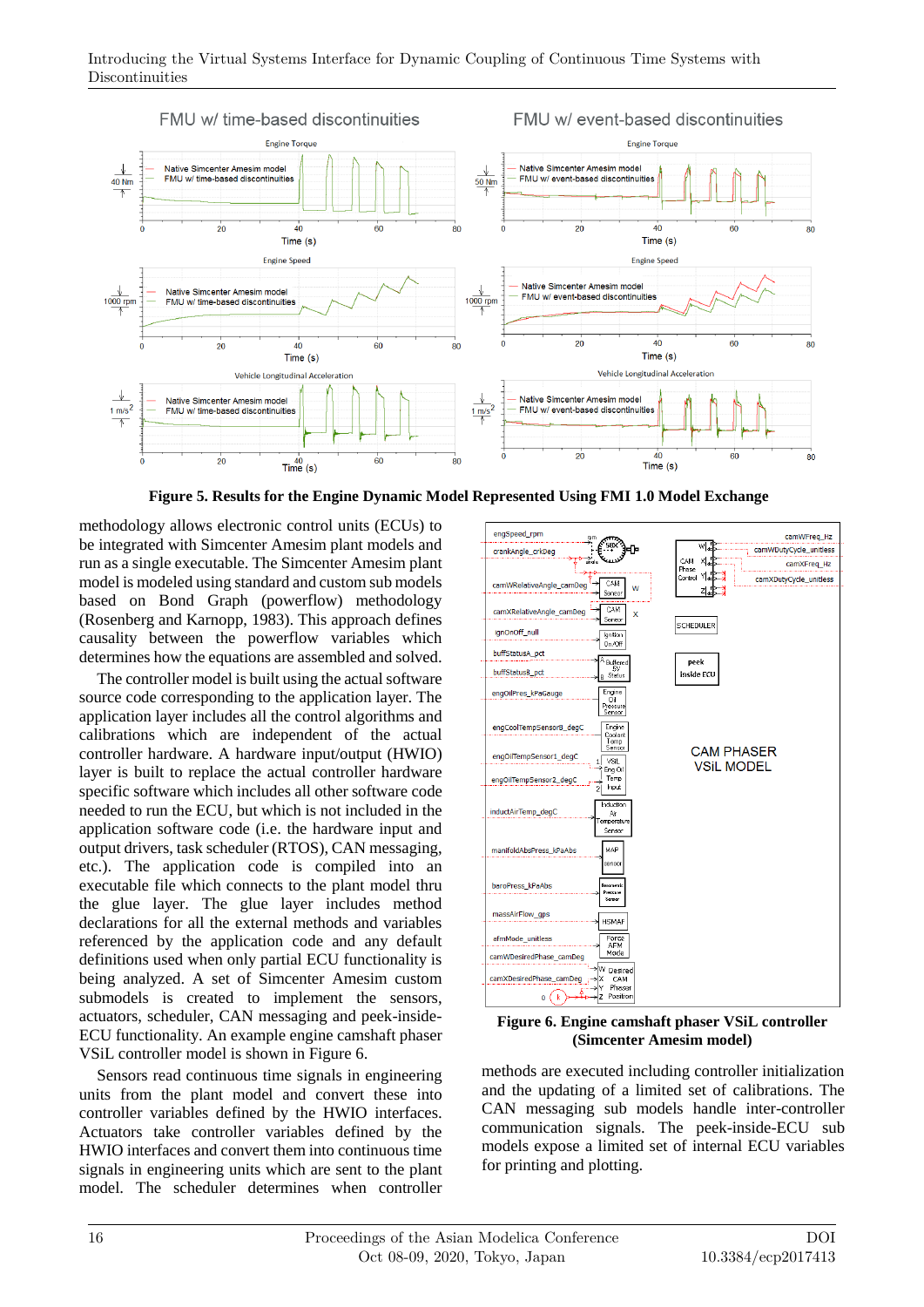VSiL is intended for hardware focused analyses where the controls are treated as a black-box with only a limited number of controller functionalities (rings), calibrations and internal variables are of interest. Other approaches are used for fully functional software in-the-Loop (SIL) models where all functionality of the controller is of interest.

### **4 Autonomie**

Autonomie is a software package primarily used to analyze vehicle performance and fuel economy (Halbach *et al*, 2010). Autonomie is based on Bond Graph methodology (powerflow) concepts but is implemented using a signal flow approach. This makes it easy to connect plant models to controller models which are also generally implemented using a signal flow approach. Autonomie uses MATLAB/Simulink as the master simulator and any external systems can be integrated as S-functions. The S-Function interface has both a standard (model exchange) and co-simulation interface type. The system level interface used in Autonomie is shown in Figure 7.



**Figure 7. System Level Interface used in Autonomie**

The key feature of the Autonomie interface is that it separates the power flow variables from the nonpowerflow variables. This concept will be used in the VSI Interface and its importance will be explained later in this paper.

## **5 Fundamental Problem with Cosimulation Type Interfaces**

Before introducing the new interface, we will explain the fundamental problem with co-simulation type interfaces which led to the development of the Virtual Systems Interface. First, consider the operation of a real electronic control unit (ECU) and how data is logged. This is illustrated in Figure 8.

The current time stamp is used for all variables updated during the execution of controller code that is run as a result of a task initiator. This makes it look like these variables are updated at the same time. In reality, there is a time delay between the task initiator and the updated variables.

For the co-simulation interface (parallel execution and fixed time step communication) the execution is done as shown in Figure 9.

The inputs at the previous time step  $(t_{n-1})$  are used to calculate the outputs at the current time step  $(t_n)$ . Then, the inputs at the current time step  $(t_n)$  are updated. We will call this Execution Order 1:

*Step Forward > Update Outputs > Update Inputs*

A different execution order can also be used which updates the inputs at the current time step  $(t_n)$  first and then calculates the outputs at the current time step  $(t_n)$ . We will call this Execution Order 0:

### *Update Inputs > Step Forward > Update Outputs*

Execution order 0 requires sequential (serial) execution of the co-simulating models. During testing of a two-model co-simulation system (one plant and one controller model), it was found that to match the closed loop simulation results, execution order 1 was needed and to match open loop simulation results, execution order 0 was needed. This was a surprising result which



**Figure 8. ECU data logging schematic**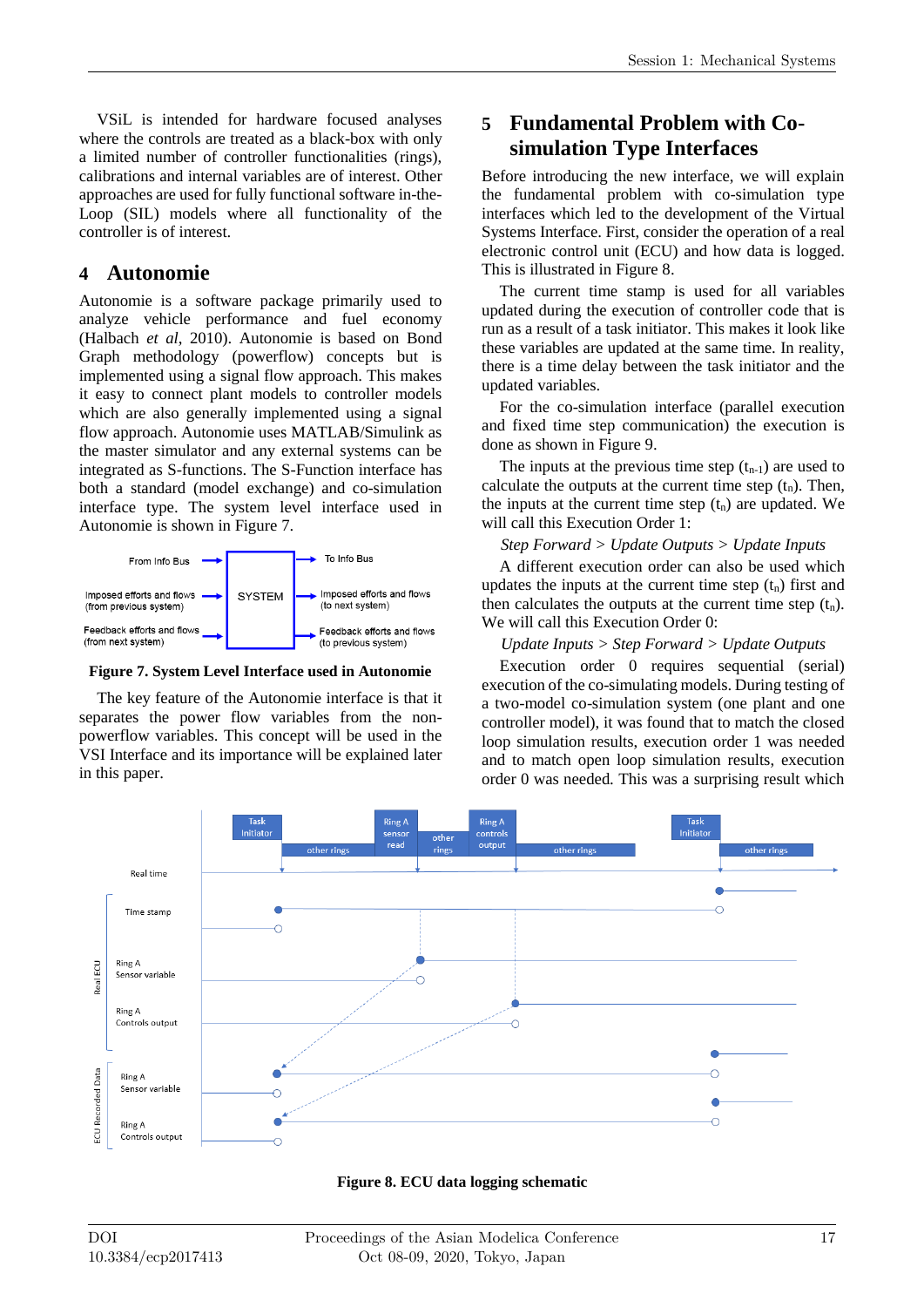

**Figure 10. VSI interface execution schematic**

led to an extensive investigation into co-simulation data exchange and discontinuity handling. The result of this investigation was that to accurately predict the dynamics of coupled systems (at all coupling strengths and at all time steps) a simultaneous solution of the equations of motion is needed with proper discontinuity handling. The lack of this feature is the fundamental problem with co-simulation type interfaces and was the motivation for the development of the Virtual Systems Interface.

### **6 Virtual Systems Interface Execution Schematic**

The VSI interface has simultaneous solution of the equations of motion and proper discontinuity handling. This is shown in Figure 10.

Discrete systems (like ECUs) are treated as continuous time systems with discontinuities. The VSI interface does not have the sensing and controls delays that are present in actual ECUs (compare Figure 8 and Figure 10). These delays are either neglected or can be added to the sensing and/or actuation part of the plant model (i.e. as continuous time delays or first order lags). These delays are often tuned using current or voltage signals measured directly on the physical wiring of the ECU (not using the ECU recorded variables which do not contain these delays – see Figure 8). The VSI interface is functionally equivalent to the VSiL approach previously described.

## **7 Virtual Systems Interface Description**

The Virtual Systems Interface (VSI) is being introduced as a potential enhancement of the FMI interface or as a separate open source interface intended to simplify model exchange and dynamic model coupling while ensuring fast, accurate and low-cost simulations. The enablers for these features are:

- 1. Single interface for coupling both continuous time and discrete time systems (for simplicity)
- 2. Designed for variable time step integration with proper discontinuity handling and convergence checking (for fast and accurate results)
- 3. Requires no run-time licenses for any model packaged using the interface (for low cost)

The proposed Virtual Systems Interface (VSI) is shown in Figure 11.

| in1               | Section 1             | Section 4         | out1              |
|-------------------|-----------------------|-------------------|-------------------|
| in <sub>2</sub>   | non-powerflow         | non-powerflow     | out <sub>2</sub>  |
| in 10             | inputs                | outputs           | out <sub>10</sub> |
|                   | <b>VSI Model Name</b> |                   |                   |
| in 11             | Section 2             | Section 5         | out <sub>11</sub> |
| in 12             | powerflow inputs      | powerflow outputs | out <sub>12</sub> |
| in 20             | from prev             | to next           | out <sub>20</sub> |
| out <sub>21</sub> | Section 3             | Section 6         | in21              |
| out <sub>22</sub> | powerflow outputs     | powerflow inputs  | in22              |
| out30             | to prev               | from next         |                   |

**Figure 11. VSI interface Format**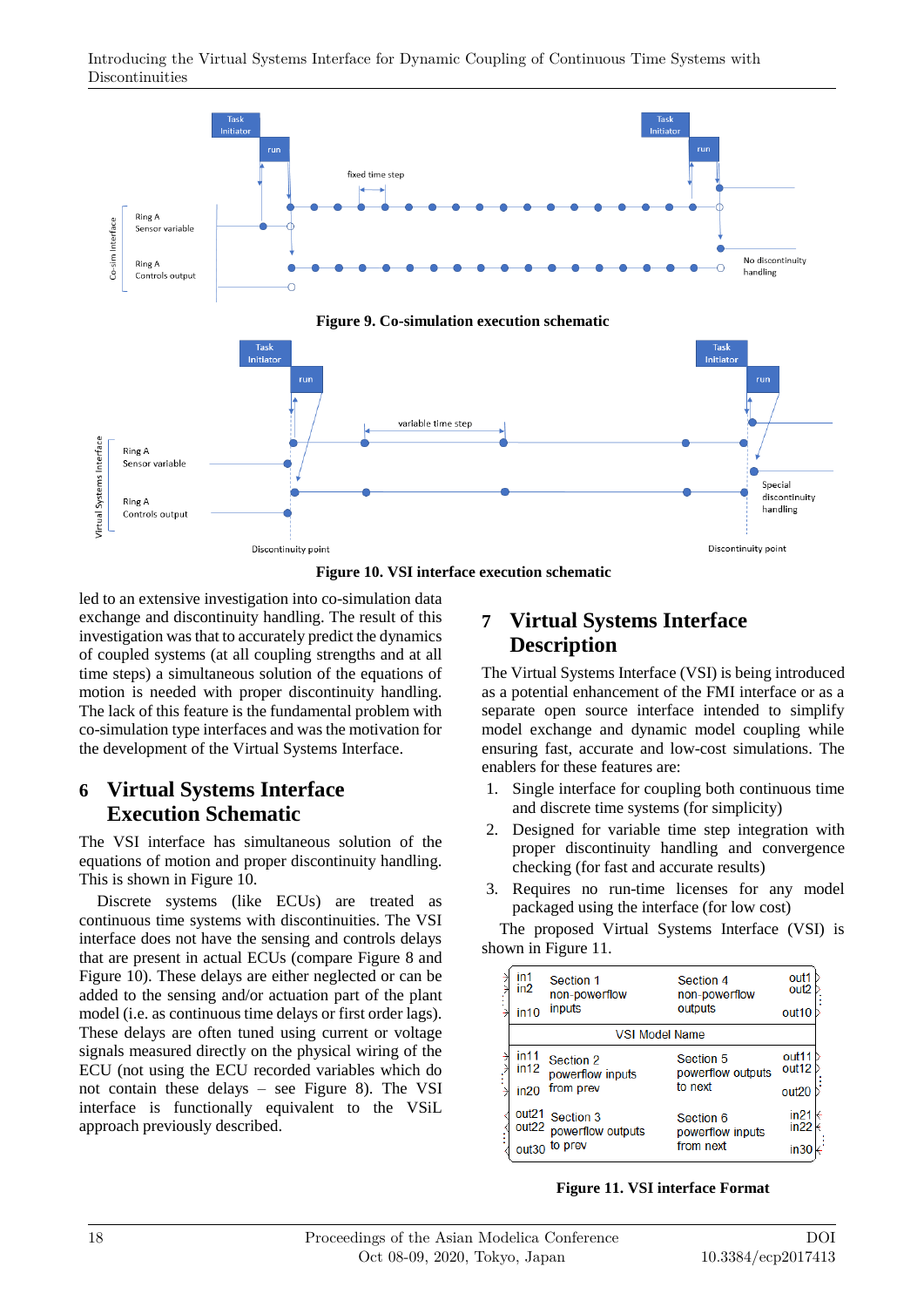The VSI interface is similar to the Autonomie interface except that the location of the power flow ports is revised to have the I/O relative to the previous system and the I/O relative to the next system to be on the same sides. This is done to allow a more direct connection between upstream and downstream models and easier identification of the power flow signal pairs and corresponding causality. The non-powerflow variables are located above the VSI Model Name and the powerflow variables are located below the VSI Model Name. The inputs and outputs are numbered top to bottom as shown.

To simplify the connection to other models, all of the I/O signals are double precision continuous time variables. Any conversion to discrete time variables is done internal to the interface.

The I/O signals in section 1 and 4 of the interface are used for non-powerflow variables. Both the inputs and outputs are piecewise continuous, and the interface includes a mechanism to report the location of discontinuities so that these are handled correctly. There can be state variables that are integrated internally and/or state variables that are sent to the external integrator for integration.

The I/O signals in section 2, 3, 5 and 6 of the interface are used for the physical coupling of the models using the power flow concept from Bond Graph methodology. The power flow approach requires that all signals be done in pairs where one signal is an effort type variable (force, torque, voltage, pressure, thermodynamic temperature, etc.) and the other signal is a flow type variable (linear velocity, angular velocity, current, volume flow rate, entropy flow rate, etc.). The multiplication of the two paired signals give the input or output power. The power flow signals from Section 2 and 3 of the interface define the input power to the model. The power flow signals from Section 5 and 6 of the interface define the output power from the model.

The sign convention for the power flow signals is defined as shown below:

#### Output Power = Input Power + Internal Power Generation

Internal power generation is negative for internal power loss. Since Bond Graph methodology is used, these signals produce ordinary differential equations (ODEs) with explicit state variables only. The interface includes a mechanism to report the location of discontinuities to the external integrator so that these are handled correctly.

Both continuous time and discrete time systems can be modeled using the VSI interface. A discrete time system is defined as any system that includes one or more discrete time components.

## **8 Master Algorithm**

The VSI interface tries to re-use as much of the FMI nomenclature and programming specifications as possible. When a model is compiled using the VSI interface it is called a VSU (Virtual Systems Unit). The VSI interface is designed to use a single master algorithm that implements variable time step communication and/or integration. The master solver high level flow chart is shown in Figure 12.

A variable time step master algorithm was selected to ensure the fast and accurate solution of the system equations. The VSI interface is not intended for use with fixed time step communication/integration algorithms as these do not handle discontinuities properly.

The VSI interface requires that all components of the system (including each VSU) be continuous time systems with or without discontinuities. Any discrete time elements must be encapsulated inside the VSI interface along with their corresponding analog-todigital and digital-to-analog convertors. This approach is specifically done so that digital controllers can be



**Figure 12. VSI Interface Master Solver High Level Flow Chart**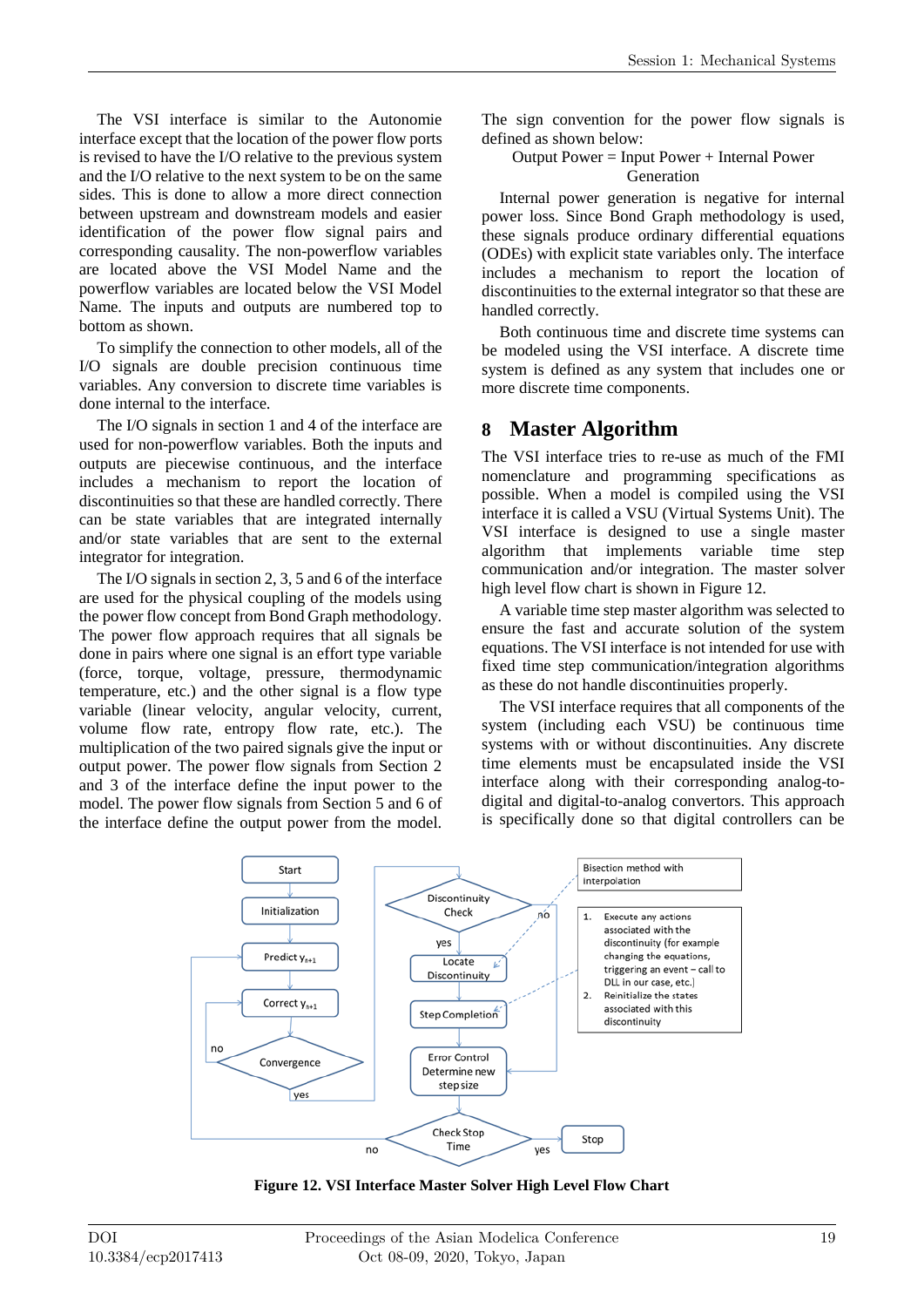packaged into VSUs and coupled to continuously time plant models using physical signals corresponding to force, torque, voltage, pressure, thermodynamic temperature, linear velocity, angular velocity, current, volume flow rate, entropy flow rate etc. as opposed to the sensed electrical versions of these signals. This approach allows the HWIO layer of the digital controller to be implemented in varying levels of fidelity inside the VSU without having to change the plant model interface. Low fidelity HWIO layers would be typical of ideal sensing (no errors). Medium fidelity HWIO layers would be typical of sensing with empirical models of the sensing errors (bias errors, random errors, first order delays and lags, etc.). High fidelity HWIO layers would be typical of physics-based models of the actual sensors and actuators with state variables that are either solved internally or externally (or combination of both).

To be considered compliant with the VSI specification, the master solver must implement the flow chart shown in Figure 12 and provide a PECE integrator based on Heun's method (Dobrushkin, 2014) as a user selectable option. Having a common integrator option is done to provide a means to validate and compare different venders' master solvers. It is allowed and encouraged that each venders' simulators contain more advanced integration options. It is expected that some systems will not be able to be solved with some integrator types so having either a manual or automatic selection of the integrator is desired. This will automatically encourage venders to create and optimize their master solvers so they can effectively handle a wide variety of equations types. Since the master solvers are expected to contain proprietary implementations, licensing of the master simulator is allowed.

The VSI interface is designed to produce the same set of ODEs regardless of which external integrator (and simulation environment) is used. It is also expected that the same results will be generated regardless of which external integrator (and simulation environment) is used (provided convergence at each time step). This was not the case with FMI 1.0 model exchange interface.

The required features of the VSI interface are shown in Table 1 along with a comparison to FMI 2.0.

|  | <b>Table 1. Required Features of VSI</b> |  |  |
|--|------------------------------------------|--|--|
|--|------------------------------------------|--|--|

| Required Features of VSI                         | Part of FMI 2.0 Model<br>Exchange Interface? |
|--------------------------------------------------|----------------------------------------------|
|                                                  |                                              |
| Register discontinuities                         | Yes                                          |
| Indicate a passed discontinuity                  | Yes                                          |
| Reinitialize after a discontinuity               | Yes                                          |
| Indication that a time step is converged         | Theoretically feasible                       |
| Indication that a time step is used for printing | No                                           |
| Separation of power flow and non-power flow      | No                                           |
| signals in the interface                         |                                              |
| Restriction of input and output signals to be    | No                                           |
| double precision variables                       |                                              |
| Standardization on how the internal equations    | No                                           |
| are implemented and solved                       |                                              |

The FMI 2.0 specification already contains some of the VSI interface features required. Thus, the VSI

interface can be thought of as an abstract super-class (objective oriented programming terminology) of the FMI interface.

## **9 VSI Interface Examples**

Five examples are presented to illustrate typical use case types for the VSI interface. These examples are described in Table 2.

**Table 2. VSI Interface Examples**

| #              | Example Name              | Has Power     | Has states requiring  | Has              |
|----------------|---------------------------|---------------|-----------------------|------------------|
|                |                           | Flow Signals? | external integration? | discontinuities? |
| 1              | <b>Translational Mass</b> | Yes           | Yes                   | No               |
| $\overline{2}$ | Dynamic Rate Limiter      | <b>No</b>     | Yes                   | Yes              |
| 3              | Automotive Driveline      | Yes           | Yes                   | Yes              |
| 4              | <b>Behavioral Engine</b>  | <b>No</b>     | Yes                   | Yes              |
|                | Dynamic Model             |               |                       |                  |
| 5              | Engine Camshaft           | No            | <b>No</b>             | Yes              |
|                | Phaser VSiL Controller    |               |                       |                  |

### **9.1 Example 1: Translational Mass**

The first example is a one degree of freedom translational mass with power flow connections on both sides. This shows how simple components can be implement using the VSI interface. The free-body diagram of the translational mass is shown in Figure 13. The representation using the VSI interface is shown in Figure 14.



**Figure 13. Free Body Diagram of a 1- DOF Translational Mass**

|           |      | accel_mps2       |  |
|-----------|------|------------------|--|
|           | Mass |                  |  |
| F1_N      |      | V2_mps           |  |
| $VI$ _mps |      | F <sub>2</sub> N |  |

#### **Figure 14. 1-DOF Translational Mass VSI Interface block**

The state variable *V* is integrated using the external integrator using the supplied initial condition and state variable derivative value. Causality of the signals is clearly shown by the I/O nature of the signals. Forces are imposed on the mass and velocities are returned. Input power is *F1* times *V1* and output power is *F2* times *V2*. Acceleration of the mass was implemented as an output signal, but it could have been kept as an internal variable used for printing purposes only.

### **9.2 Example 2: Dynamic Rate Limiter**

The second example is a dynamic rate limiter. This is an example of a continuous time system with discontinuities in the state variable derivative and no power flow signals. The functional description of the dynamic rate limiter is shown in Figure 15. The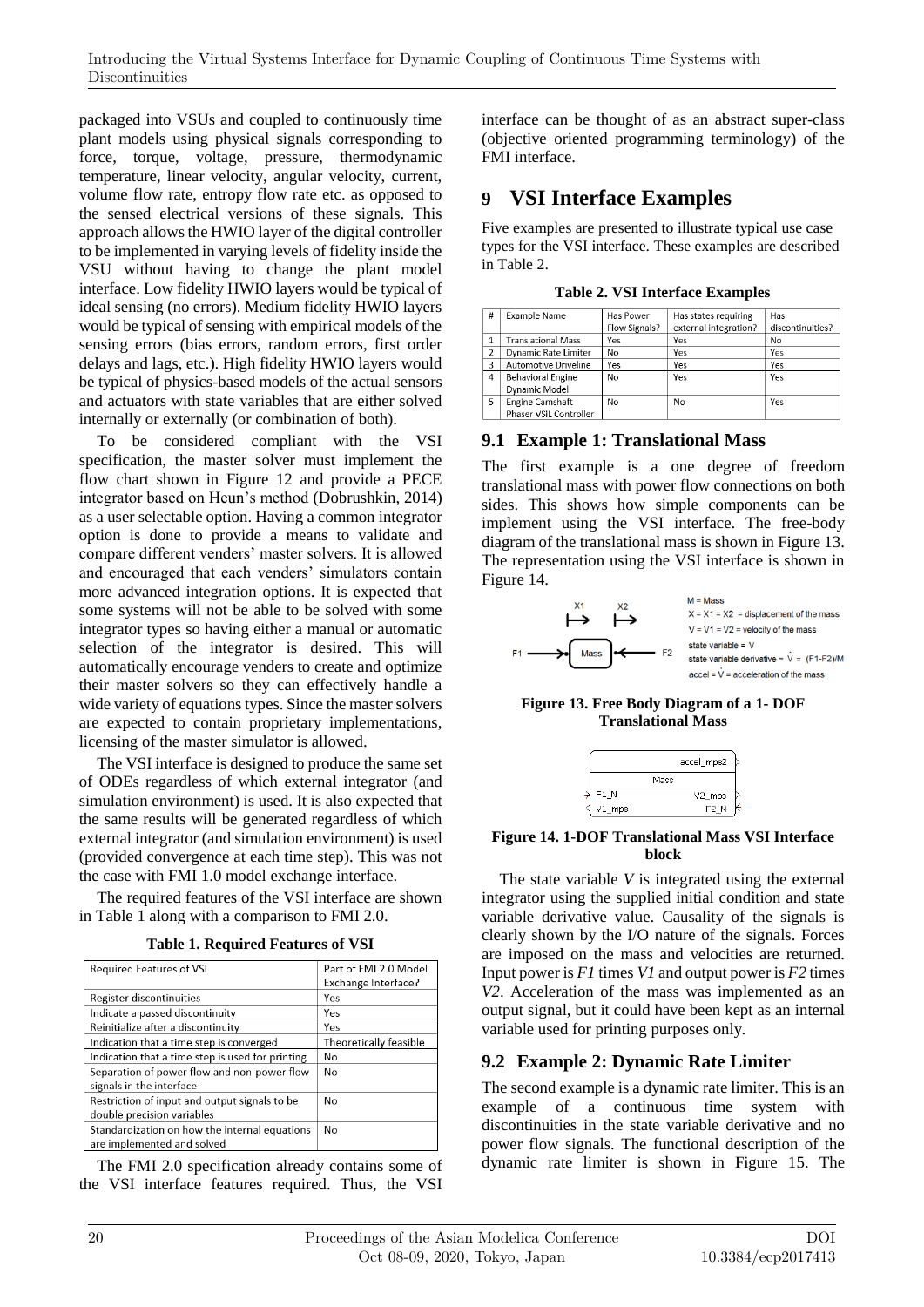representation using the VSI interface is shown in Figure 16.



**Figure 15. Functional Description of the Dynamic Rate Limiter**



#### **Figure 16. Dynamic Rate Limiter VSI Interface Block**

The state variable *Out* is integrated using the external integrator using the supplied initial condition and state variable derivative value. A discontinuity is reported to the external integrator whenever the state variable derivative is discontinuous, and the external integrator takes the proper action. The numerical method used to identify the discontinuity point (time) can be any suitable type but the time corresponding to the discontinuity point must be between the last converged time step and the time step which identified the discontinuity. One approach of discontinuity handling is to linearly extrapolate the discontinuous equation and interpolate the time corresponding to the discontinuity as shown in Figure 17 for the dynamic rate limiter. The FMU must report only real discontinuities to ensure fast execution.



**Figure 17. Discontinuity Handling Example**

### **9.3 Example 3: Automotive Driveline**

The third example is an automotive driveline torsional model. This is an example of a continuous time system with discontinuities and power flow signals. The automotive driveline torsional model was previously shown in Figure 1. The representation using the VSI interface is shown in Figure 18.

| automotive driveline    |                           |  |
|-------------------------|---------------------------|--|
| engTor_Nm<br>engSpd_rpm | axleTor_Nm<br>axleSpd_rpm |  |

### **Figure 18. Automotive Driveline VSI Interface Block**

The state variables are integrated using the external integrator using the supplied initial conditions and state variable derivative values. Causality of the signals is clearly shown by the I/O nature of the signals. The automotive driveline is modeled in a fixed gear state so there are no control signals sent to or from the model.

### **9.4 Example 4: Engine Dynamic Model**

The forth example is an engine dynamic model. This is an example of a continuous time system with discontinuities and no power flow signals. The engine dynamic model was shown previously in Figure 4. The representation using the VSI interface is shown in Figure 19.

| CSETRER TorqReqValue Nm<br><b>CSETRER TglnvntnTyp unitless</b><br>Immediate TorRegVal Nm<br>Immediate TglnvntnTyp unitless<br>Predicted TorgRegVal Nm<br>Predicted TglnvntnTyp unitless<br>EngSpd rpm<br>TransOutSpd_rpm<br>AccActPos pct<br>PwrtnCrkAct unitless<br>EngRunAct_unitless<br>TransTurbineSpd rpm | EngActSSTrg Nm<br>EngAirflwStdyStTorg Nm<br>EngNTrnsregStdyStTg Nm<br>AccEffPos pct<br>ThrtCommndPos pct<br>EngTrgActExtRng Nm<br>EngTrgDrRgdExtRng Nm<br>ThrPos pct<br>EngTrgMinExtRng Nm<br>EngTrgMaxExtRng Nm<br>EngTrgRunLimit Nm<br>EngNTrnsRegCmndTg Nm<br>EngTrgImLimit Nm<br>EngTqSparkLimit Nm<br>EngTrgDrRgdRaw Nm<br>AxlTrgDrRgdRaw Nm<br>AxlTrqDrRqd Nm<br>AxlTrqDrRqdMin Nm |
|----------------------------------------------------------------------------------------------------------------------------------------------------------------------------------------------------------------------------------------------------------------------------------------------------------------|------------------------------------------------------------------------------------------------------------------------------------------------------------------------------------------------------------------------------------------------------------------------------------------------------------------------------------------------------------------------------------------|
| Engine Dynamic Model                                                                                                                                                                                                                                                                                           |                                                                                                                                                                                                                                                                                                                                                                                          |

#### **Figure 19. Engine Dynamic Model VSI Interface Block**

The engine dynamic model does not have any power flow signal pairs identified in the interface (no signals below the VSI Interface name), but this does not mean there is no power flow. Any system with inputs and outputs can produce power flow bonds either intentionally or unintentionally. The engine dynamic model is intended to provide engine dynamic torque to a downstream system with the downstream system providing the engine speed as feedback. Thus, there is a hidden power flow in this interface. This occurs because of the implementation is done using a signal flow model and not a power flow model. Generally, the same physics can be represented in either a signal flow model or a power flow model and the VSI interface can handle either model type and get the same results provided that all the state variables in the non-power flow part of the interface are exposed to the external integrator. This is the case for the Engine Dynamic Model shown in this section.

### **9.5 Example 5: Engine Camshaft Phaser VSiL Controller**

The fifth example is an engine camshaft phaser VSiL controller. This is an example of a discrete time system with no power flow signals. The VSiL controller model was previously shown in Figure 6. The representation using the VSI interface is shown in Figure 20.